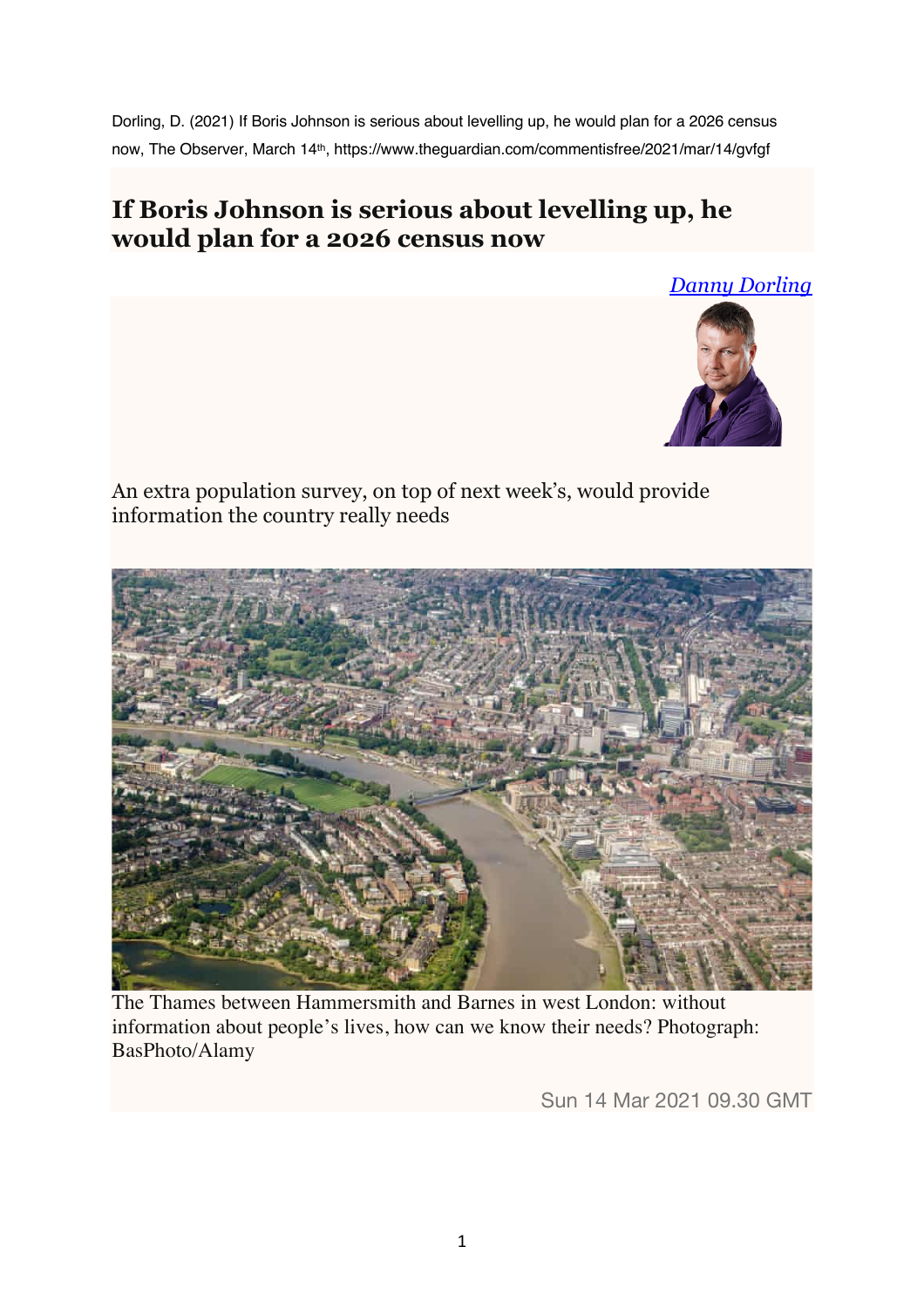The 2021 census is being held on Sunday 21 March – online. You may have already received your code through the post. You may have completed your census return, as you can do that early. You may have requested a paper form.1 Or you may have put it all aside.

Don't worry about people not filling in the census form: 30,000 field officers will start knocking on the doors of those who have missed the count in April.2 On top of that, a census coverage survey of 350,000 households is planned.3 The methodology for this is a refined version of the "capturerecapture" technique for estimating the number of whales in the ocean.4

A more serious concern is that the outsourcing of part of the census operation to a private company will cause problems.5 Sadly, we are stuck with a government that mandates the involvement of the private sector where it is not beneficial. However, knocking on doors (and stepping back 2) metres) in the weeks after 21 March is not going to be the hardest thing in the world to get right. It is not hard to enumerate a population still mostly locked down.

The most serious concern will be that it will be a snapshot of a strange, unrepresentative time, an image of pandemic Britain where young adults have temporarily moved in with their parents. It will record a place with low street homelessness, at the tail end of the "Everyone In" campaign.<sup>6</sup> It will miss Scotland, as the census is being taken in a year's time there. It will include hundreds of thousands of people just waiting to travel back to mainland Europe (for good), prevented by travel restrictions but ready to join the million who (we think) left in 2020.7 And it will count as employed those currently furloughed, but who will not be returning to work.8

It will be a snapshot of a strange, unrepresentative time, an image of pandemic Britain.

2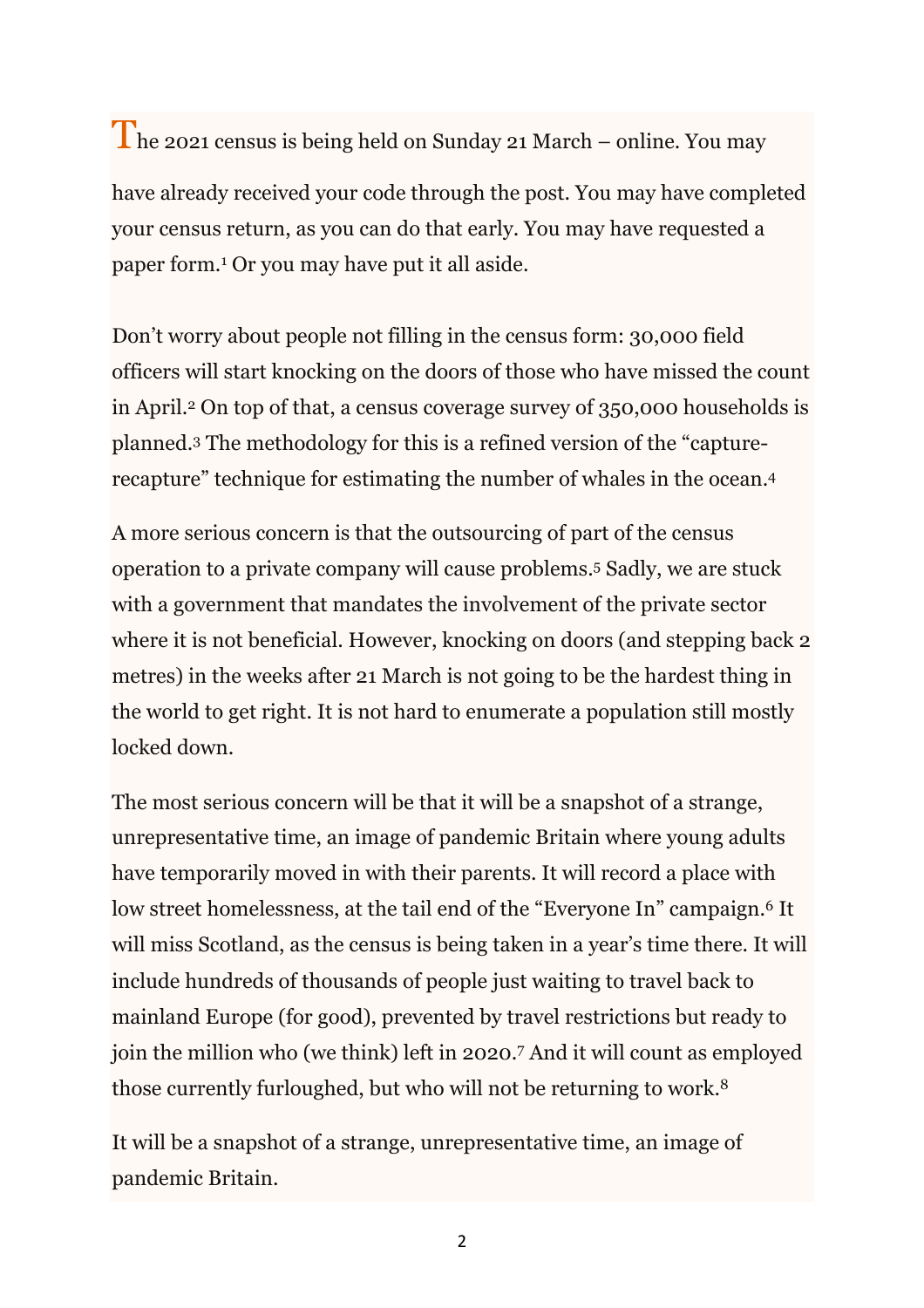What can be done to fix this? In the early 1960s, it was decided that an extra 1966 census was needed for the planning required to "build back better" from 1950s austerity. It was the precursor to the most comprehensive census of all time, held in 1971. This census told us who had hot running water in their kitchen sink and where housing need was most acute. Since those times, censuses have been cut back in scope. The 2001 census was the last one to ask what floor level a family lived on in a block of flats, allowing us to know that the majority of children in England above the fifth floor were not white,9 a fact that meant a great deal more after the Grenfell tragedy than before it.

A 2026 census could be used to ascertain if any local levelling up has occurred overall. To date, we have seen levelling down, because of the way the government has dealt with the pandemic.10 A 2026 census could assess how much we have recovered – or not – in the five years from March 2021. It would fill the gaps in the record. A government that was serious about levelling up, as the 1960s governments were, would plan for a 2026 census now.

• Danny Dorling is Halford Mackinder professor of human geography at Oxford University. He is the author of *All That Is Solid, Injustice: Why Social Inequality Still Persists* and *A Better Politics*

<sup>1</sup> https://census.gov.uk/help/get-an-access-code-or-paper-census

<sup>2</sup> https://www.theguardian.com/uk-news/2021/feb/14/ons-gears-up-for-oncein-a-decade-challenge-with-2021-census